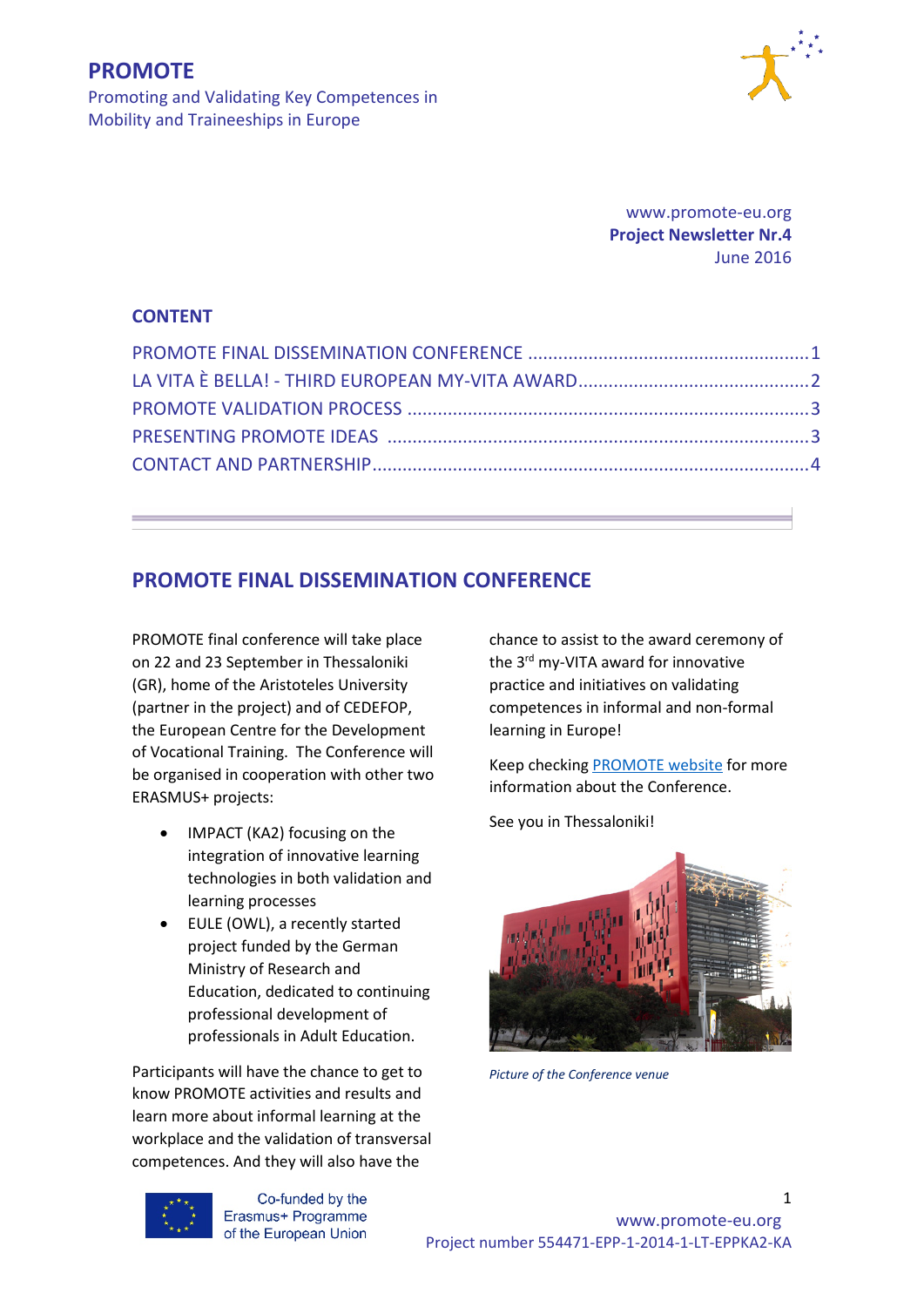Promoting and Validating Key Competences in Mobility and Traineeships in Europe



# **LA VITA È BELLA! - THIRD EUROPEAN MY-VITA AWARD**

The my-VITA prize reaches its 3rd edition! The initiative was launched by the founders of the my-VITA platform for learners, trainers, educational institutions, to reward the most promising European initiatives and projects that:

- work in an innovative and novel fashion;
- $\triangleleft$  focus on integrating competence oriented learning in their learning contexts;
- $\triangleleft$  target also social, personal and organisational competences;
- reflect on/consider ways of measuring and documenting learner's development in relation to these competences;
- $\triangleq$  promote understanding and awareness for the evaluation / validation of informal and nonformal learning and highlight its value either for the individual (whose competences were validated) or for the organisation (which validates competences)

In 2016 the award organisers are particularly keen on practice projects that (either/or):

- $\div$  work at the interface of academic and business (the PROMOTE focus)
- $\div$  integrate innovative learning technologies in both validation and learning processes (the IMPACT focus)
- $\div$  relate to the continuing professional development of professionals in Adult Education (the OWL focus)

The competition is targeted towards individuals, companies, training funds,

professional groups, NGOs, VET schools, schools, universities, youth organisations, public authorities, institutions of LLL, civic society organisations, social partners, professionals and researchers. Participants must live in one of the 27 EU Member States, Iceland, Liechtenstein, Norway, Switzerland, Croatia, and Turkey.

Ongoing or completed, existing or planned case studies, initiatives or projects can enter the competition. To participate visit the My-Vita page [http://mahara.vita](http://mahara.vita-eu.org/view/view.php?id=2488)[eu.org/view/view.php?id=2488](http://mahara.vita-eu.org/view/view.php?id=2488) and follow the directions listed there. Submit your idea by 15th August!

The ten winners will be invited to present their project at the conference which will be held in Thessaloniki on 22 and 23 September. The prize includes travel, accommodation and subsistence for a 2 day trip to Thessaloniki. All winners will get the opportunity to present their cases during the final conference and will benefit from a European wide dissemination in a specific newsletter and on our PROMOTE website. We look forward to your contributions!



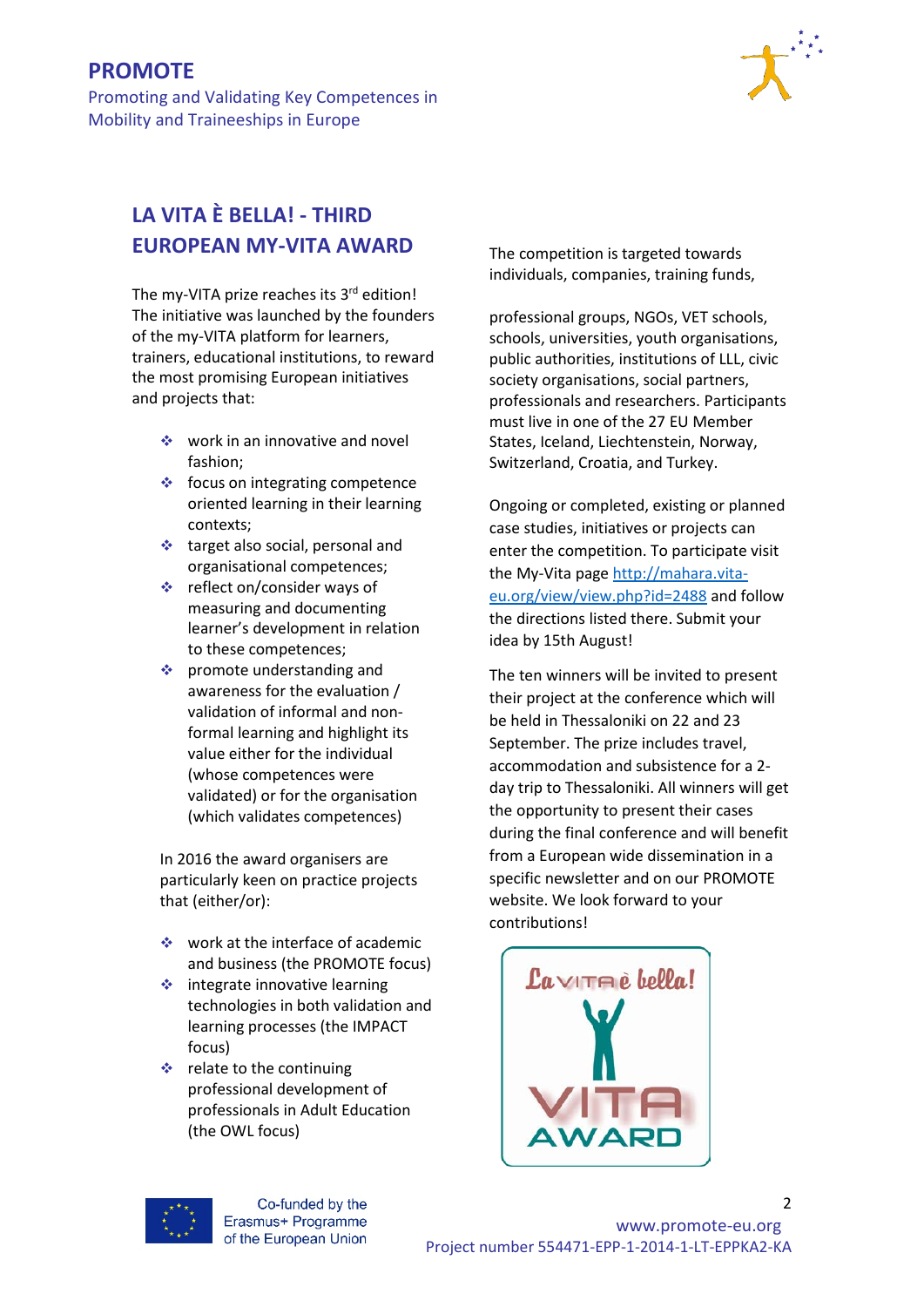Promoting and Validating Key Competences in Mobility and Traineeships in Europe



#### **[PROMOTE](http://promote-eu.org/smpf/) VALIDATION PROCESS**

In the most recent project phase, the validation procedures developed by PROMOTE have been successfully applied to approximately 140 learners who have undertaken European mobility projects and traineeships, via a mix of modular training units and self-guided but web-based learning modality. The learners, guided by multipliers trained by PROMOTE, have acquired a set of key competences which have then been validated via the PROMOTE procedure, at the end of which learners will be issued a LEVEL5 certificate.



### **PRESENTING PROMOTE IDEAS**

PROMOTE was presented to organizations offering support to young entrepreneurs and SMEs in Europe (of both the public and private sector). The presentation was held during the workshop on aftercare services for young entrepreneurs, within the EYE program that was held in Brussels on 29th of February.



The project was also recently presented at the event "Job Lab" organised by Comincenter in Matera, Italy. The public was made up of young people currently looking for a job. They were introduced to the possibilities of applying the concepts of validation of competences via the open learning environment developed by PROMOTE, and to the LEVEL5 certificates, which could enrich their CVs.





Co-funded by the